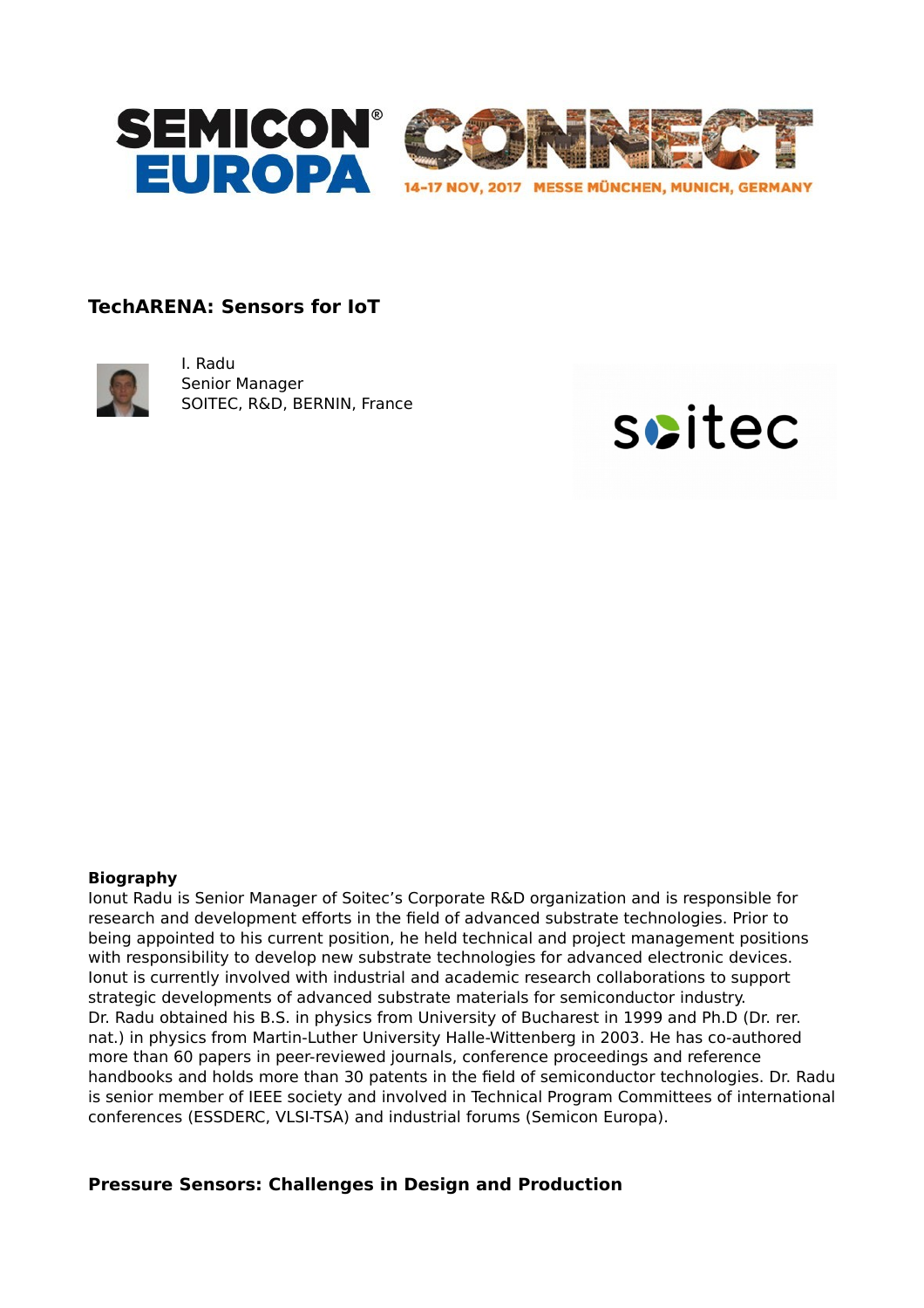

M. Peschke Vice President Production First Sensor AG, Production, Berlin, Germany

# First Sensor<sup>6</sup>

## **Abstract**

Pressure sensor manufacturers cover a broad range of processes and technologies to produce high-performance sensors and sensor systems for pressure ranges between 0.01 and 2,000 bar. Trends such as the on-going miniaturization in sensor technology, higher demands on reliability and long-term stability or growing intelligence lead to challenges within the value chain of sensor production. Manufacturers have to develop innovative solutions for growing market demands. In addition, they have to consider investments, flexibility, quality, and cost influence in production.

In Front End production, high investments in "standard" semiconductor processes and special MEMS processes are combined with essential effects on sensor quality. Innovative packaging solutions can significantly influence the robustness of sensors. A rising influence on costs during the manufacturing process can be noted for calibration which is driven by intelligence and functionality requirements. Moreover, the demand for new and competitive technologies for high pressure ranges is growing.

The lecture focuses on pressure sensor manufacturing steps and works out challenges as well as upcoming trends in sensor technology. Examples for corresponding solutions developed by First Sensor will be introduced, e.g. the use of thicker backplates during packaging processes to ensure mechanical decoupling. Further topics are First Sensor's STARe technology for higher long-term stability and T-Bridge as a flexible technology for high pressure measurement. Furthermore, the advantages of COB and TSV micro soldering technologies will be discussed.

## **Biografie**

Dr. Matthias Peschke completed his degree in Physics at TU Darmstadt and wrote his doctorate on the topic of "The effect and technology of gas-sensitive field-effect transistors." He is a recognized expert for, e.g. the qualification of a variety of technologies, the development and implementation of series production processes, and transnational technology transfers and synchronizations. Dr. Matthias Peschke is Vice President Production and has been part of the management team of First Sensor AG since 2015.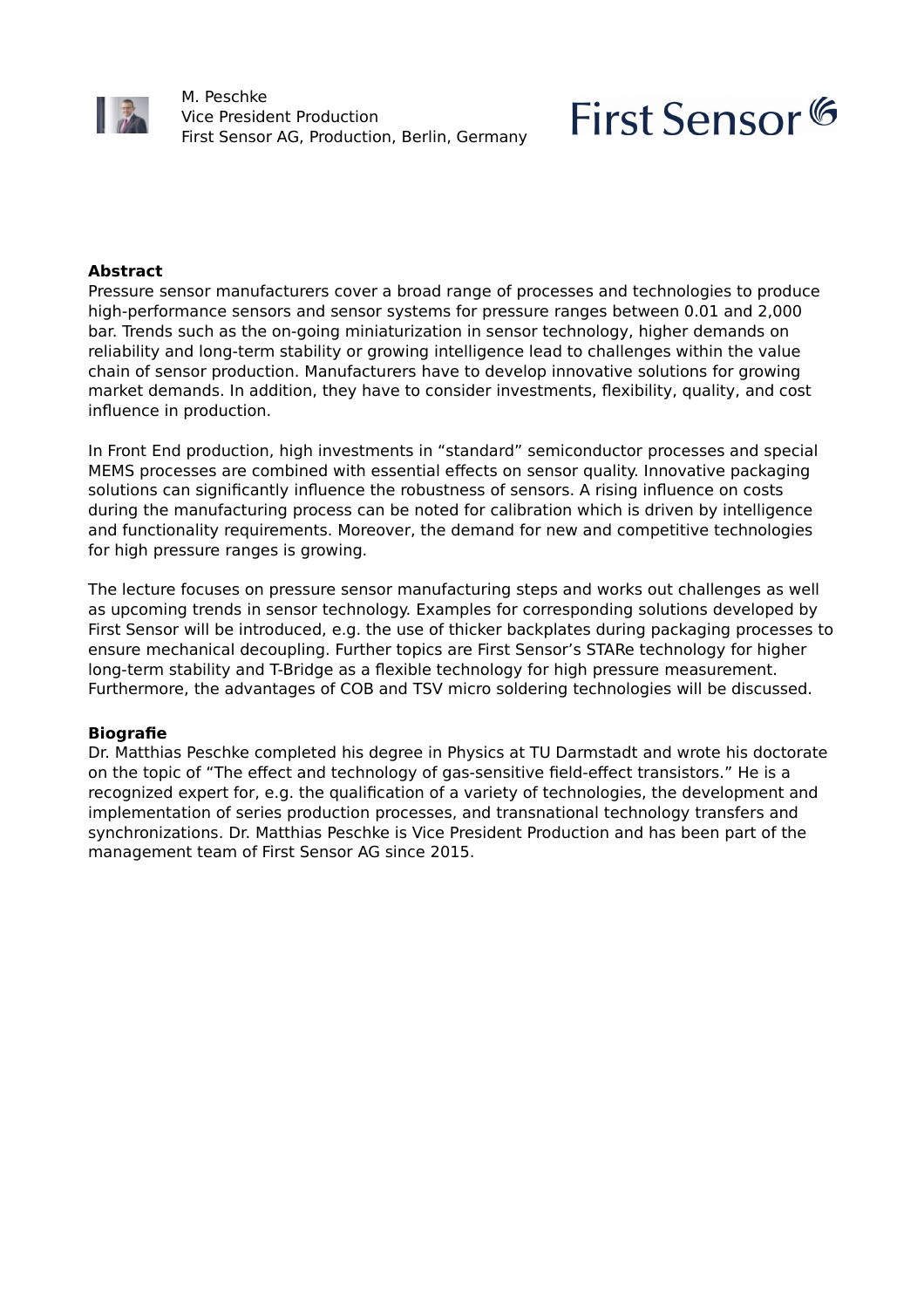# **Passive wireless SAW sensors using advanced piezoelectric material and structures**



S. Ballandras

CEO frec|n|sys SAS, Besançon, France

## **Abstract**

Passive acousto-electric devices are extensively used for now quite a long term for various radio-frequency applications. Among all of these, the possibility to develop sensors and associated systems using surface acoustic wave (SAW) or bulk acoustic wave (BAW) devices has been widely investigated and has yielded numerous academic as well as industrial developments. Particularly, the capability of these devices to be remotely controlled without on-board power supply has received a growing interest during the passed 15 years. Different strategies can be implemented for probing these sensors, based on time-domain analysis or using spectrum techniques depending on the sensor nature. Whatever the considered approach is, an effort must be paid to adapt the device architecture to a reliable translation of the perturbing effect. The accuracy of the system is therefore controlled by the stability of the measurement approach. According to targeted resolution/accuracy, these sensors can be used for monitoring temperature, pressure, stress or any combination of these parameters in industrial or day-life process.

These devices have made an extensive use of standard single-crystal substrates such as quartz, lithium tantalate and niobate. However, new challenges have pushed the development of alternative crystals (Langasite and related materials, GaPO4, BST, etc.) particularly suited to high temperature applications and also composite wafers based on piezoelectric films on Silicon Sapphire and other non piezoelectric substrates.

In this presentation, we introduce basic principles of radio-frequency acoustic devices and the various structures usually implemented for sensors. Several examples allows for illustrating the implementation of these devices and a focus is then proposed on material development for wireless SAW/BAW sensors. We provide an outlook of state-of-the-art wireless applications, with a discussion on further developments of such devices and their relation with IoT.

## **Biografie**

Sylvain Ballandras was born in Strasbourg in 1965. He joined the CNRS in 1991, after his PhD in Engineering Sciences from the Université de Franche-Comté. He joined Thomson Microsonics in 1997 for a one year industrial training project. From 1999 to 2005, he was responsible of the Acoustics & Microsonics research group at CNRS/LPMO. He also created at that time a consulting office to answer other demands from industry. In October 2003, he was promoted Research Director at CNRS, in the newly created FEMTO-ST Institute in Besançon. From 2005 to 2008, he was co-director of the joined laboratory between TEMEX company and FEMTO-ST devoted to SAW filters and sensors. In 2008, Sylvain Ballandras group joined the Time-Frequency Department of FEMTO, creating the CoSyMA research platform for industry/academic partnership in acoustics. He has been involved in the creation of SENSeOR, a company dedicated to wireless SAW sensors as CSO (part time) of the company from the end of 2008 till beginning of 2012. In March 2013, he left the CNRS to create his own company, frec|n|sys, devoted to the design, fabrication and marketing of SAW resonators and filters, acoustic-based RF-MEMS devices and SAW sensors for harsh environment applications. He was laureate of the French Research Ministry contest for innovative company creation in 2013. frec|n|sys has received several honorary recognitions to encourage its growth from 2013 till today. Sylvain Ballandras is a member of the IEEE UFFC Society.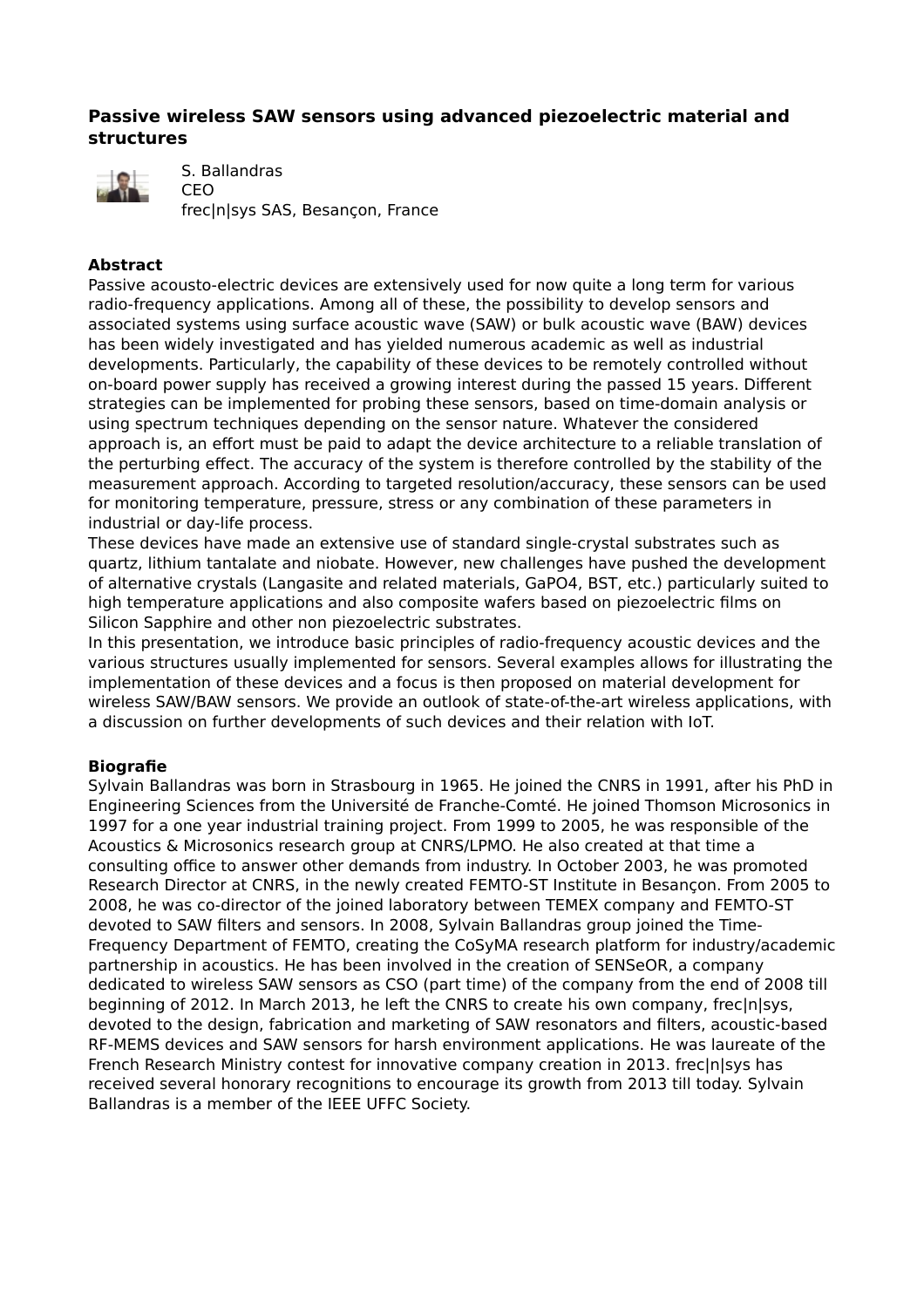# **With RFID Sensors into the Cloud**



F. Deicke Head of Business Unit Wireless Microsystem Fraunhofer IPMS, Dresden, Germany



#### **Abstract**

RFID technology is mainly applied in the area of logistics, traditionally used to identify objects, goods or commodities. Modern industrial applications also often require the wireless measurement of physical parameters such as temperature, humidity, light, pressure or acceleration with the help of sensor technology. This is especially the case when the use of cable connections are not possible due to inaccessible locations and moving or rotating parts. In such situations, passive RFID sensor transponders provide a viable solution by combining extremely energy-efficient sensor technology with standards-based RFID protocols. The energy needed to measure sensor values is completely delivered via commercially available RFID readers.

Because of their high energy needs, active wireless systems usually rely on replaceable or rechargeable batteries for additional energy storage. In this context, there is always the question of maintenance costs incurred with either replacing or recharging energy stores. Taking energy directly from the field of the reader, passive RFID sensor transponders are, in contrast, completely maintenance-free and, with a virtually unlimited service lifetime, can be incorporated into inaccessible places.

The presentation is about how to deploy RFID-based sensor transponders into modern real world application scenarios comprising issues such as reader integration, software based system integration using OPC-UA and Auto-ID companion specification as well as cloud based client solutions. It is also discussed how to use sensors and actuators in combination to not only receive measurement data but also interact within a system.

#### **Biografie**

Frank Deicke is head of business unit Wireless Microsystems at Fraunhofer IPMS. He received his diploma and Ph.D. from TU Dresden in electrical engineering, short range, and RFID communication in 2004 and 2009. After that he joined Fraunhofer IPMS as a scientist. Later he setup a new R&D group developing short and mid-range Li-Fi communication technologies. Frank Deicke is co-founder of Li-Fi consortium. Since 2015 he has been head of business unit Wireless Microsystems and responsible for Li-Fi and sensor-based RFID technology developments as well as system integration.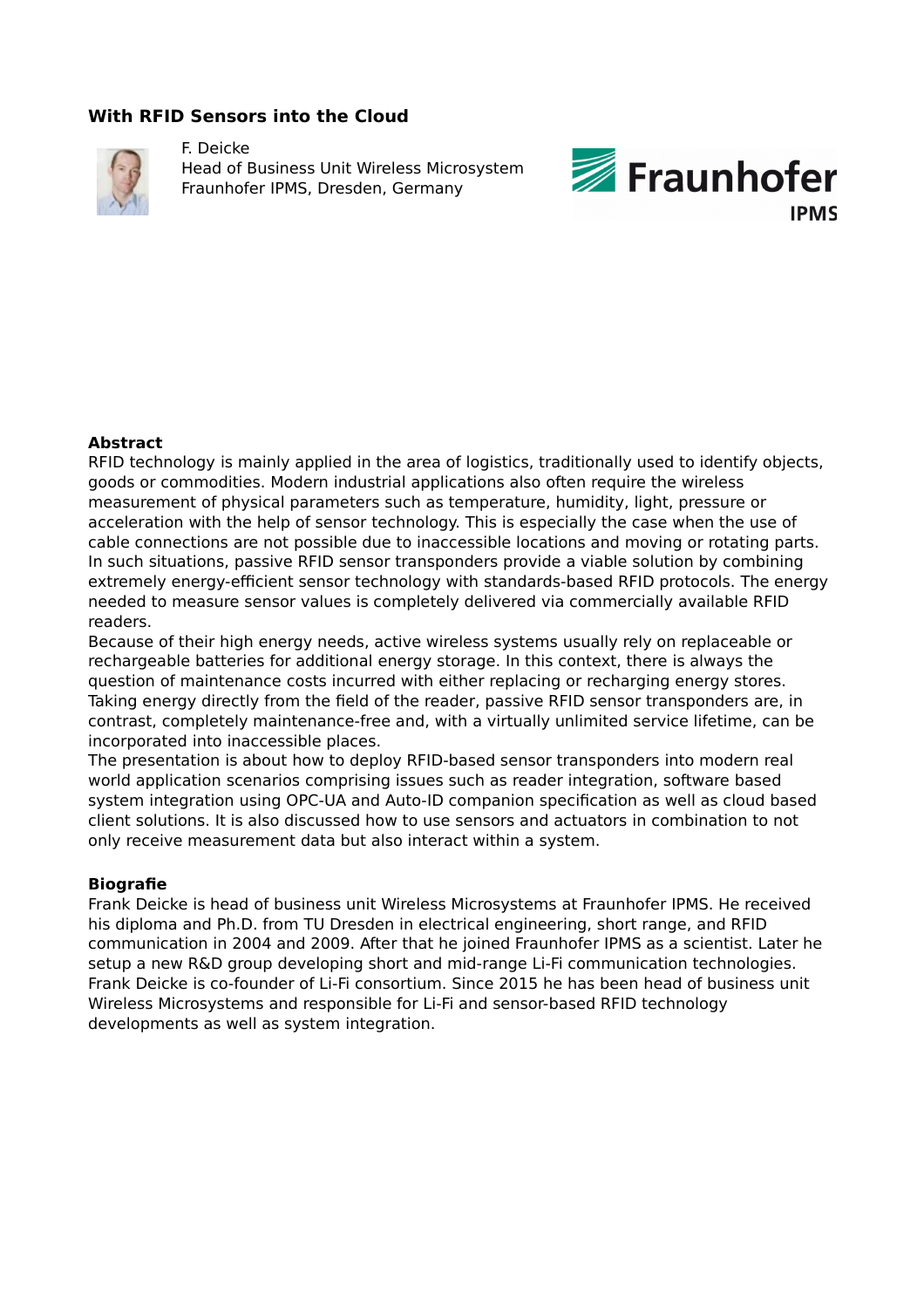## **Air and water quality monitoring with low cost sensor networks**



M. Zevenbergen Sr. researcher Holst Centre/imec, Perceptive systems, Eindhoven, Netherlands



#### **Abstract**

Both air and water quality has a strong influence on human health and wellbeing. Monitoring the air/water quality and making the data available to end-users is the first step towards awareness for a healthier society and environment. To achieve this goal, measuring sufficient spatial and temporal data is critical and hence dense sensor networks are needed, both indoor and outdoor. The sensors in these networks need to be relatively low cost, preferable small and low power. The talk will outline the state of the art in gas and water sensors for air/water quality monitoring networks and considers emerging and potential future developments.

Outdoor gas sensor network will mainly monitor pollution and measure pollutants including nitrogen monoxide (NO), nitrogen dioxide (NO2), sulphur dioxide (SO2), carbon monoxide (CO), ozone (O3) and volatile organic compounds (VOCs). In case of indoor applications, air quality is more related to comfort (temperature, humidity, carbon dioxide (CO2)) or to safety (VOC's, CO). Holst Centre/imec the Netherlands is developing wireless sensors nodes that are able to quantify multiple parameters (both with of-the-shelf and in-house developed sensors) validated in real life applications.

For water quality monitoring, I will introduce a single-chip electrochemical sensor for simultaneous detection of multiple ions in fluids. The first generation is able to quantify pH and conductivity, two crucial parameters for water quality assessment. This sensor solution is a generic platform that can be extended to other ions tailored towards specific applications beyond water quality, such as monitoring of nutrient concentrations for agricultural applications and disposable point-of-care solutions for bodily fluids.

Next to sensor technology, also smarter network design, smarter data use and new tools will be shown. The need for good calibration and reference measurements, to ensure good data quality from these sensor networks, will be discussed.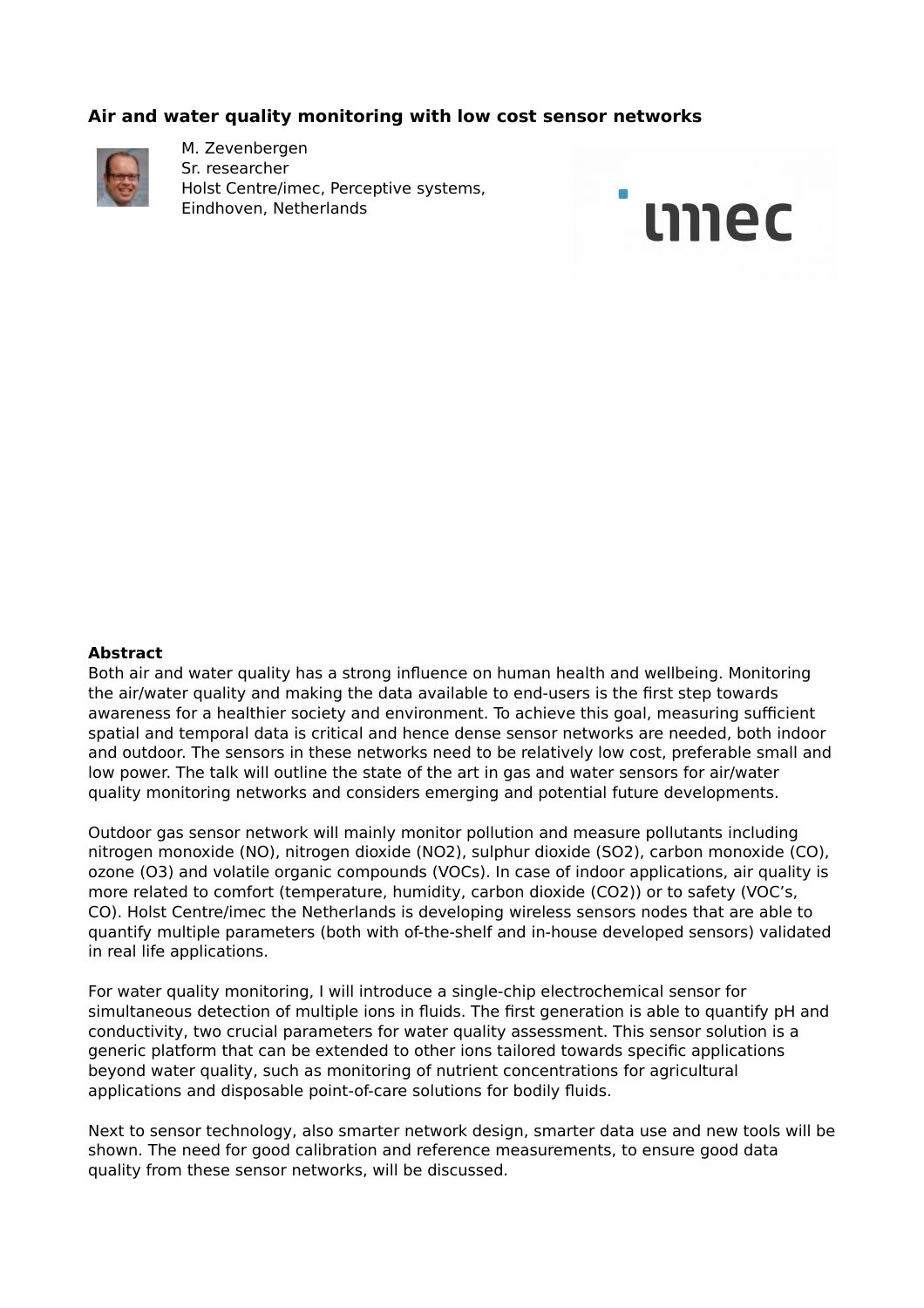# **Biografie**

Dr. Ir. Marcel Zevenbergen received his PhD in physics at Delft University of Technology in 2009. During his PhD, he developed an electrochemical sensor capable of detecting single molecules in solution. In 2010, he joined Holst Centre/imec the Netherlands where he develops novel electrochemical sensors for water quality, nutrient monitoring and healthcare.